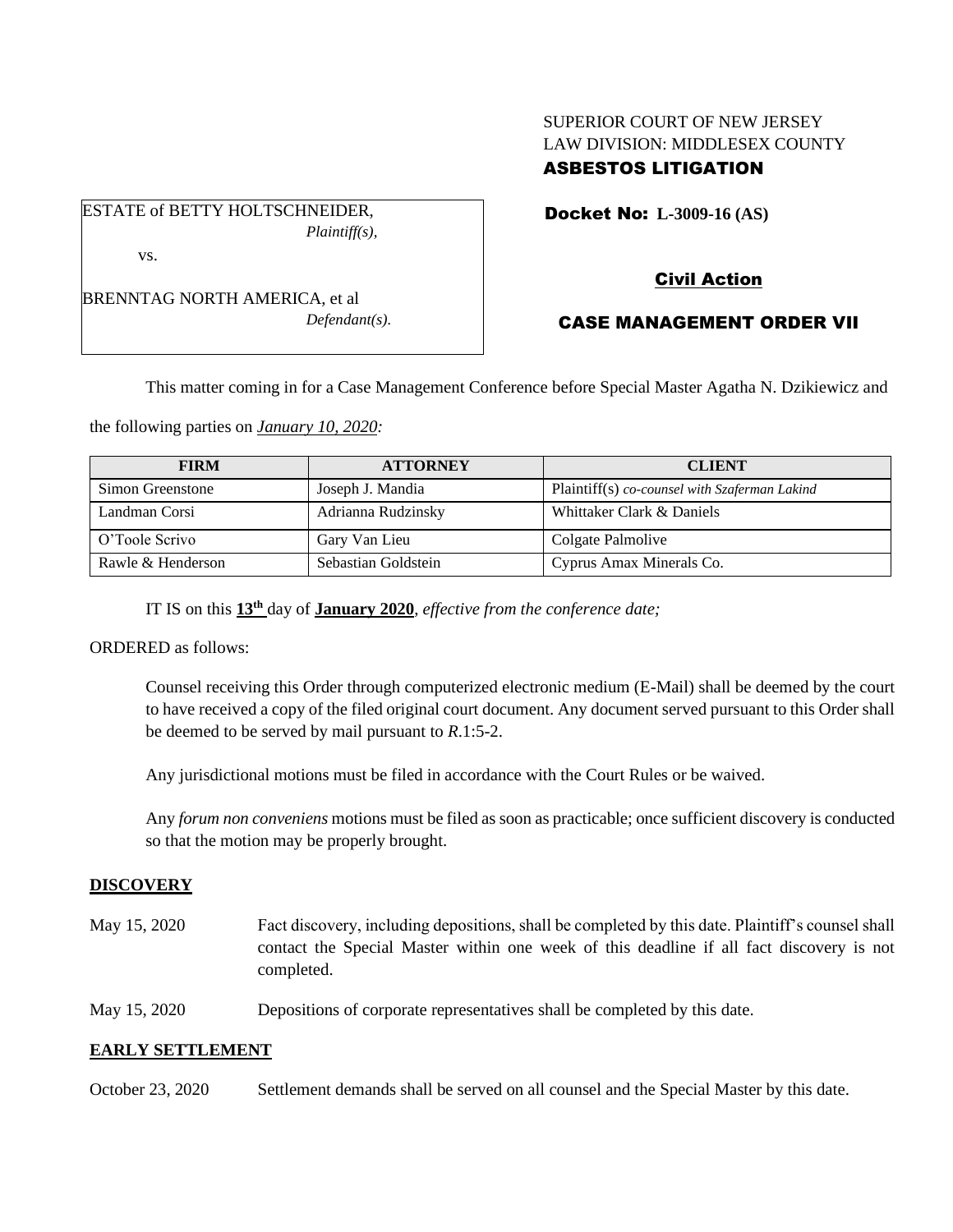### **MEDICAL EXPERT REPORT**

| July 15, 2020   | Plaintiff shall serve medical expert reports by this date.                                                                                                                                                                                               |
|-----------------|----------------------------------------------------------------------------------------------------------------------------------------------------------------------------------------------------------------------------------------------------------|
| July 15, 2020   | Upon request by defense counsel, plaintiff is to arrange for the transfer of pathology specimens<br>and x-rays, if any, by this date.                                                                                                                    |
| October 9, 2020 | Defendants shall identify its medical experts and serve medical reports, if any, by this date. In<br>addition, defendants shall notify plaintiff's counsel (as well as all counsel of record) of a<br>joinder in an expert medical defense by this date. |

### **LIABILITY EXPERT REPORTS**

| August 14, 2020 | Plaintiff shall identify its liability experts and serve liability expert reports by this date or |
|-----------------|---------------------------------------------------------------------------------------------------|
|                 | waive any opportunity to rely on liability expert testimony.                                      |

October 9, 2020 Defendants shall identify its liability experts and serve liability expert reports, if any, by this date or waive any opportunity to rely on liability expert testimony.

#### **SUMMARY JUDGMENT MOTION PRACTICE**

- October 23, 2020 Plaintiff's counsel shall advise, in writing, of intent not to oppose motions by this date.
- November 6, 2020 Summary judgment motions shall be filed no later than this date.
- December 4, 2020 Last return date for summary judgment motions.

#### **ECONOMIST EXPERT REPORTS**

- August 14, 2020 Plaintiff shall identify its expert economists and serve expert economist report(s), if any, by this date or waive any opportunity to rely on economic expert testimony.
- October 9, 2020 Defendants shall identify its expert economists and serve expert economist report(s), if any, by this date or waive any opportunity to rely on economic expert testimony.

#### **EXPERT DEPOSITIONS**

January 15, 2021 Expert depositions shall be completed by this date. To the extent that plaintiff and defendant generic experts have been deposed before, the parties seeking that deposition in this case must file an application before the Special Master and demonstrate the necessity for that deposition. To the extent possible, documents requested in a deposition notice directed to an expert shall be produced three days in advance of the expert deposition. The expert shall not be required to produce documents that are readily accessible in the public domain.

 $\_$  , and the set of the set of the set of the set of the set of the set of the set of the set of the set of the set of the set of the set of the set of the set of the set of the set of the set of the set of the set of th

#### **PRE-TRIAL AND TRIAL**

To be scheduled Settlement conference.